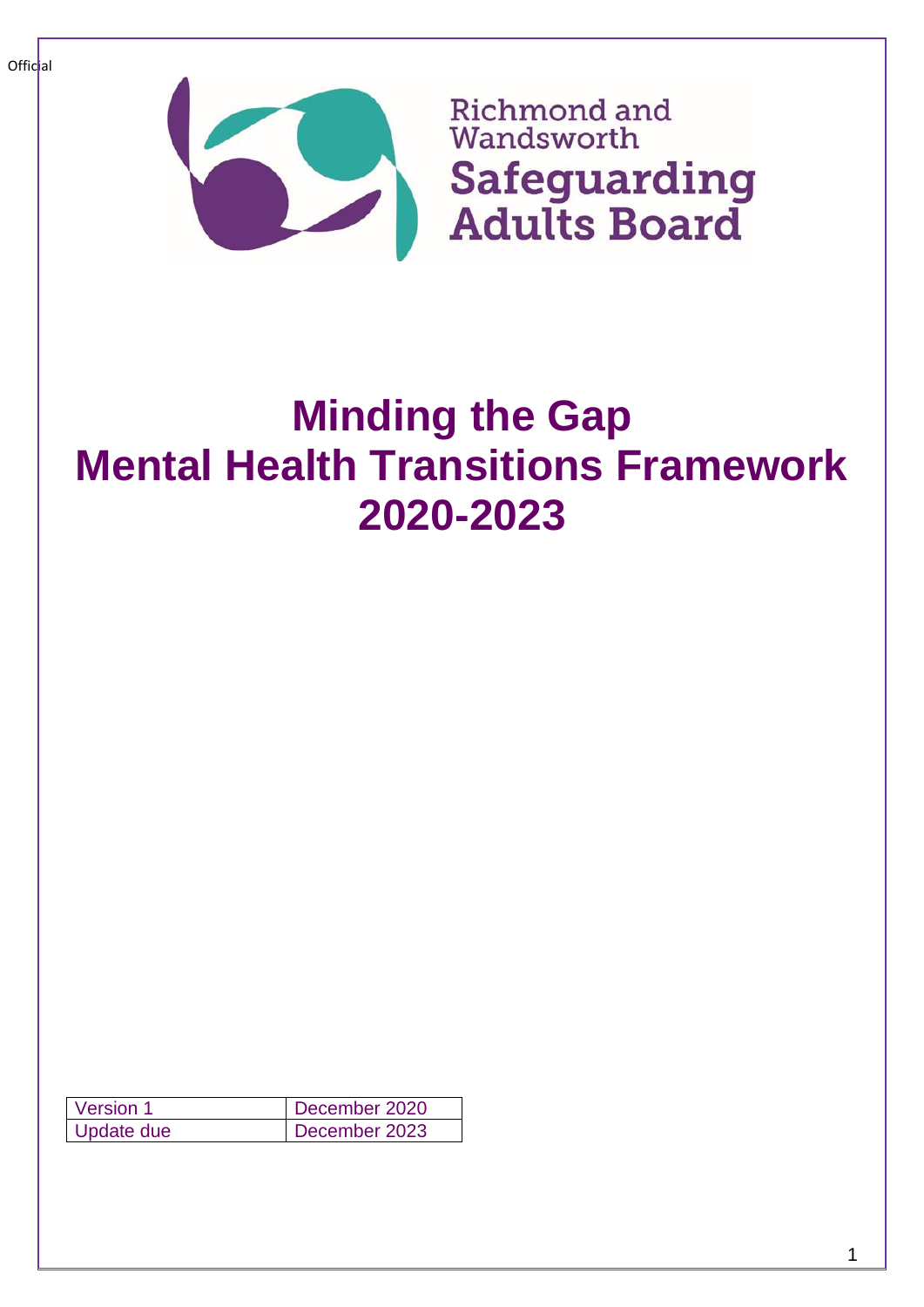## **CONTENTS**

| 9. |  |  |
|----|--|--|
|    |  |  |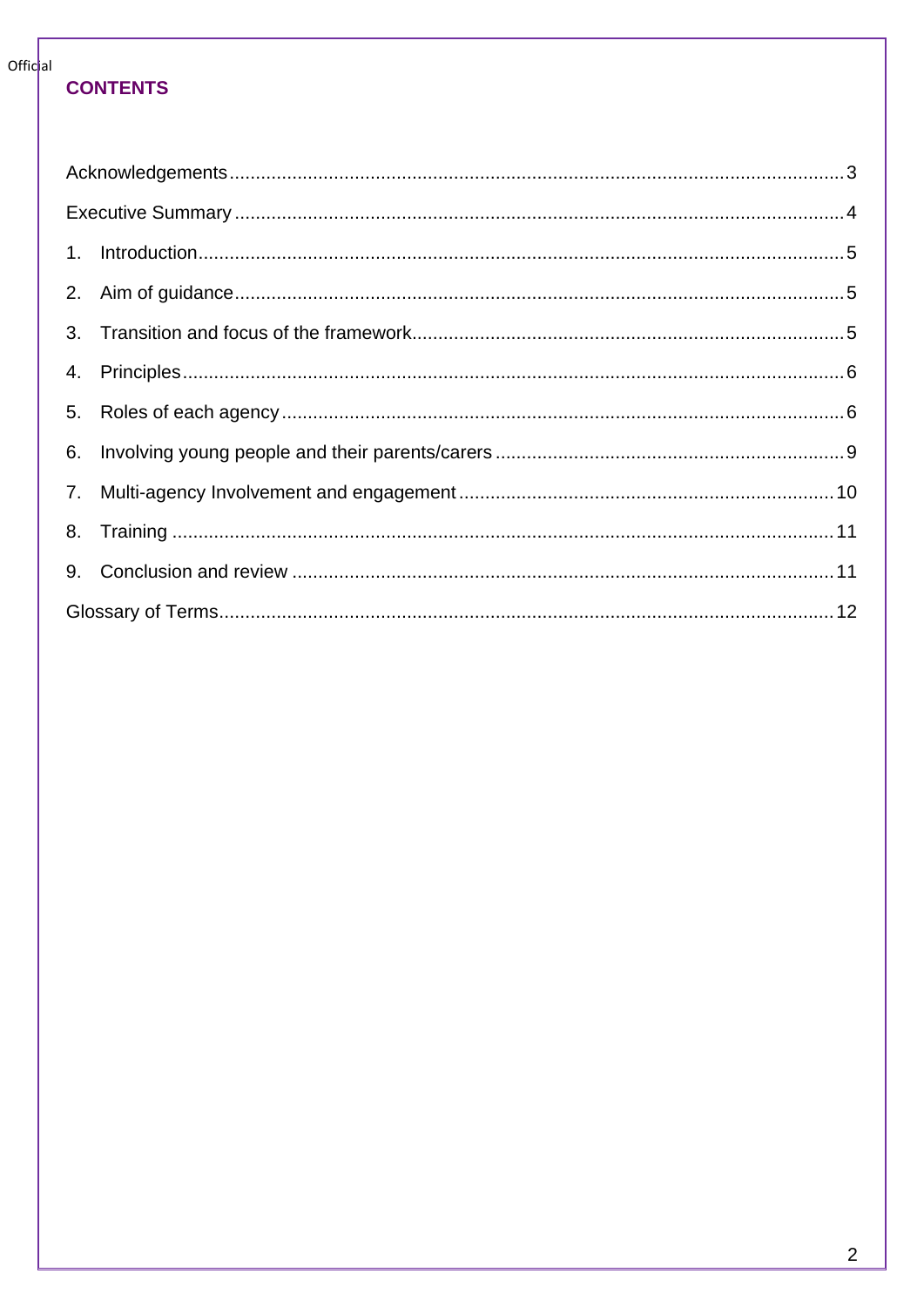# <span id="page-2-0"></span>**Acknowledgements**

This protocol was developed with the help of:

#### **Achieving for Children**

| <b>Justin Walesby</b> | Head of Referral & Assessment West Cluster |
|-----------------------|--------------------------------------------|
| Shaira Makorie        | Head of Leaving Care/UASC                  |

#### **Richmond and Wandsworth Councils Adult Social Services**

| Amy Shardlow             | Service Manager, Mental Health and Substance Misuse Social Care                    |
|--------------------------|------------------------------------------------------------------------------------|
|                          | Teams                                                                              |
| <b>Becca Walker</b>      | Senior Commissioning Manager, Prevention and Wellbeing Targeted<br><b>Services</b> |
| <b>Caroline McDonald</b> | Service Manager Mental Health, AMHP, Reviews & Accommodation<br>Projects           |
| <b>Kenneth Philips</b>   | Commissioning Officer, Mental Health and Wellbeing                                 |
| Lynn Wild                | Head of Safeguarding Adults and Professional Standards                             |
| Virindar Basi            | <b>Safeguarding Adults Service Manager</b>                                         |

#### **Roehampton University**

**SLaM NHS Foundation Trust (for Wandsworth Community Drug and Alcohol Service)**

Jane Eastaway **Borough Lead** 

#### **South West London Clinical Commissioning Group**

| Marino Latour         | Wandsworth Designated Safeguarding Adults Lead                        |
|-----------------------|-----------------------------------------------------------------------|
| Sarah Loades          | Richmond Designated Safeguarding Adults Lead                          |
| Nigel Evason          | Head of Children's Services and Mental Health & Learning Disabilities |
| Arlene Thomas-Dickson | Senior Transformation Manager Mental Health & Personalisation         |

#### **South West London St. George's Mental Health NHS Trust**

Simon Wylie **Deputy Head of Service Delivery** 

#### **Wandsworth Council Children's Services**

| Eric Richardson   | Service Manager, 0-25 Disability Social Work Service           |
|-------------------|----------------------------------------------------------------|
| <b>Ruth Lacey</b> | Head of Safeguarding Standards, Wandsworth Children's Services |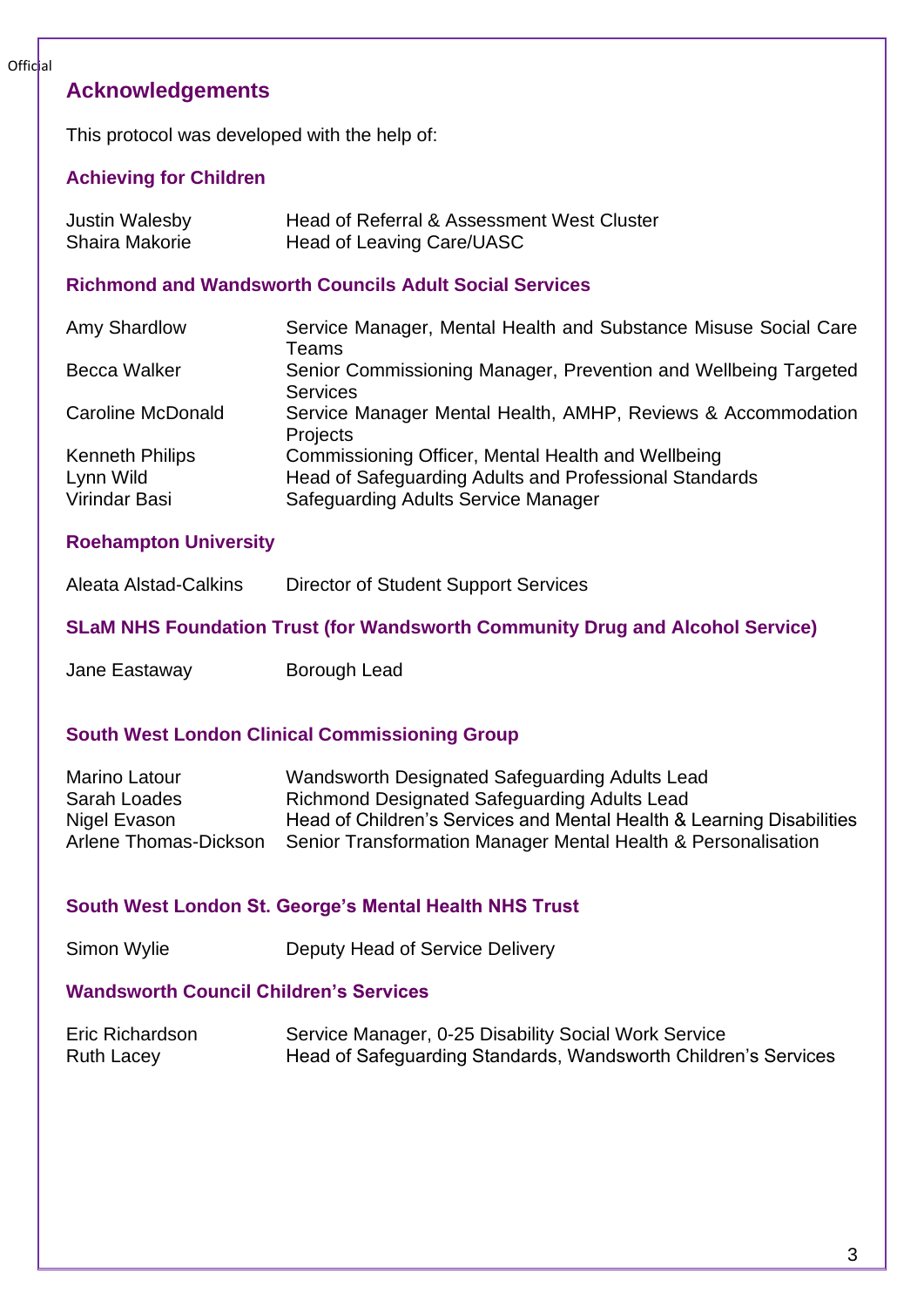#### <span id="page-3-0"></span>**Executive Summary**

- 1) The mental health transitions framework focusses on supporting young people with mental health needs to transition between Children's to Adults' services support in Richmond and Wandsworth and aims to complement each agency's own transitions working agreements [\(Richmond](https://www.richmond.gov.uk/services/adult_social_care/adult_social_care_information_and_advice/who_we_can_help/moving_from_childrens_to_adult_services/transitions_planning) and [Wandsworth\)](https://www.wandsworth.gov.uk/health-and-social-care/adult-social-care/adult-social-care-information-and-advice/who-adult-social-care-can-help/moving-from-childrens-to-adults-services/transitions-planning/). It was developed in partnership with members of the Richmond and Wandsworth Safeguarding Adult Board in response to recommendations from a Safeguarding Adults Review.
- 2) The aim of the transitions framework is to secure best possible outcomes for young people and their parents/carers by providing a clear pathway. It will support practitioners, and young people and their parents/carers to understand what they can expect and who will deliver each aspect of the services which they receive. The framework clarifies the role of each agency to simplify and clarify the process involved in accessing support leading up to and during transition from Children to Adult Mental Health Services.
- 3) There is evidence that young people struggle with the move between Children to Adult services. This is frequently amplified due to poor communication between involved professionals and a lack of clarity on the roles and expectations of the stakeholders involved in both Adult and Children's Mental Health Services.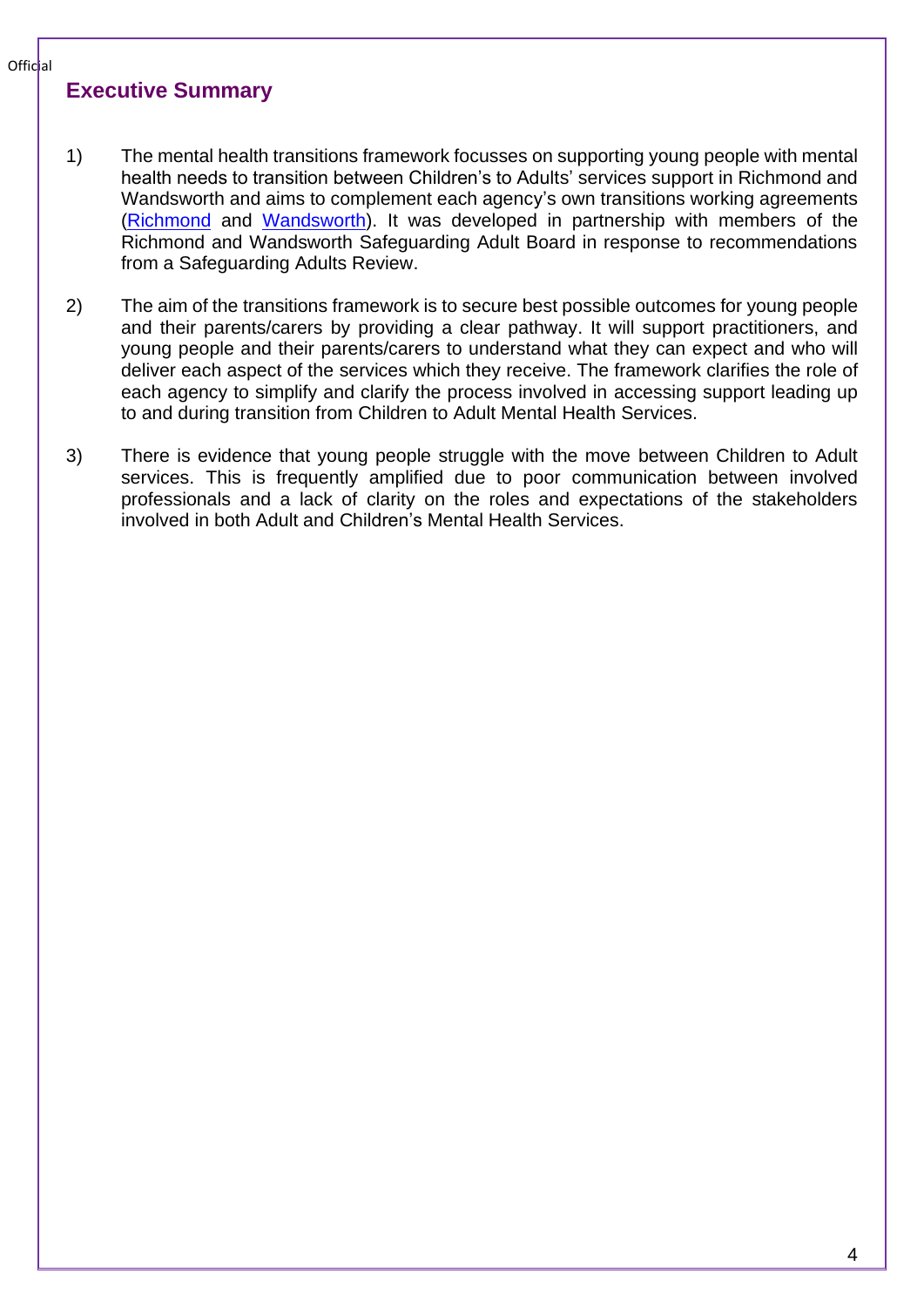## <span id="page-4-0"></span>**1. Introduction**

- 1.1. The mental health transitions framework focusses on supporting young people with mental health needs to transition between Children and Adult Services Support in Richmond and Wandsworth (including dual diagnosis and to complement each agency's own transitions working agreements). It was developed by a multi-agency task and finish group of the Performance and Workforce Sub-group to the Richmond and Wandsworth Safeguarding Adults Board. It was developed in response to recommendations from a Safeguarding Adults Review concerning a young person with significant mental health needs who moved successfully from a Children's residential placement into an adult mental health residential placement. As a result of changes within the residential care facility, her needs were no longer being effectively met. There was a number of agencies involved in supporting her and it was evident that there was little discussion or co-ordination between professionals. This guidance seeks to highlight good practice to ensure that there is an improved experience for other young people undertaking similar transitions.
- 1.2. The guidance does not replace single agency transition protocols or any wider agreements between agencies in terms of transition arrangements.
- 1.3. This document is aimed to clarify the roles of each agency involved in supporting young people with mental health needs to transition from Children to Adult Services Support in Richmond and Wandsworth.

## <span id="page-4-1"></span>**2. Aim of guidance**

- 2.1. The aim of the transitions framework is to secure best possible outcomes for young people and their parents/carers by providing a clear pathway to support practitioners and young people and their parents/carers, to understand what they can expect and who will deliver each aspect of the services which they receive.
- 2.2. The framework aims to support all professionals involved in supporting young people in the move from Children to Adult services. It clarifies the role of each agency involved in the support of young people with mental health issues, during the process leading up to and during transition from children to adult mental health services.

# <span id="page-4-2"></span>**3. Transition and focus of the framework**

- 3.1. In general, Children Social Care offer support to young people up to the age of 18. There are, however, circumstances in which these Children Social Care Services are legally required to support young people who have previously experienced being looked after. This includes all young people who have been in care for 13 weeks or more. The post-18 support is to age 21 but can be extended to the age of 25. Services to care experienced young people includes support by a Personal Advisor (PA) who will assist the young person to achieve independence. Additional targeted support can include mental health, substance use and parenting support. Care leaving services are also a statutory function. There are a number of eligibility criteria to be in receipt of care leaving support:
	- aged 16 or 17 and still in care (an eligible child);
	- aged 16 or 17 and left care (a relevant child);
	- aged 18 to 25 and left care (a former relevant child);
	- aged 16 to 21 years (a qualifying care leaver).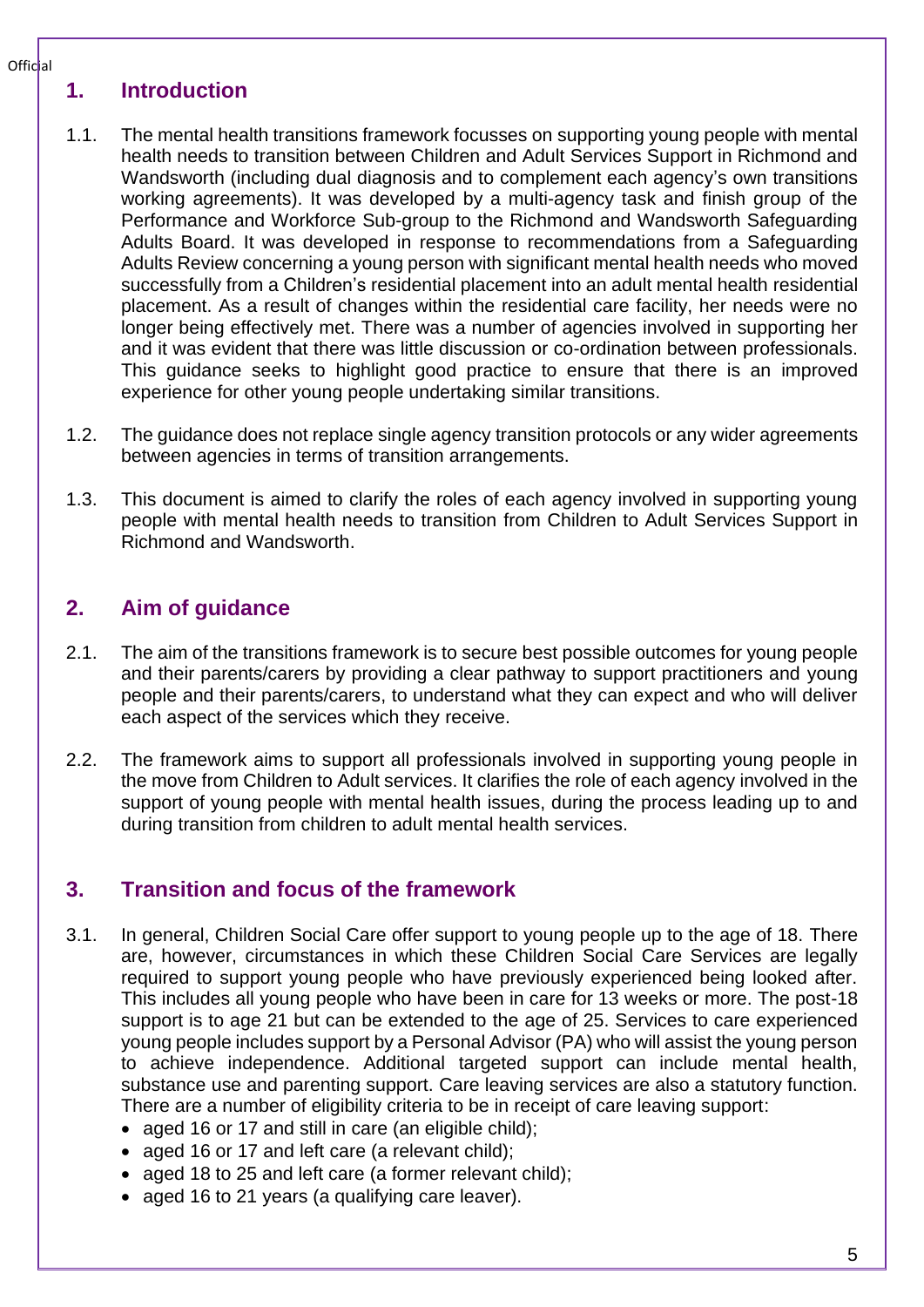- 3.2. Young people with mental health needs experience a number of important transitions as they move towards adulthood and the change in service delivery from Children Social Care to Adult Social Care can be difficult and complex.
- 3.3. This framework focuses on young people who have mental health needs i.e. a formal diagnosis and who are in receipt of support from secondary mental health services (Children and Adolescents Mental Health Services) and specialist mental health services and/or education support. It also focuses on young people with dual diagnosis. All young people making transition to secondary mental health adult care from CAMHS should follow the guidance in the SWLSTG CAMHS protocol which clearly sets out options, decision making process, criteria, legislation, expectations and key people involved, such as autism and mental health, or substance misuse and a mental health diagnosis.
- 3.4. All agencies should commit to the framework to ensure that there is active engagement in the process of identifying and managing risk. The agency with the key relationship with the young person should take responsibility for co-ordinating activities of all involved professionals. All professionals should mutually agree when this transfers to a different professional,

# <span id="page-5-0"></span>**4. Principles**

- 4.1. The framework reflects the principle that there must be a person-centred approach to supporting young people and their parents/carers and that they must be involved in all aspects of the planning for transitions. The following principles should be adhered to:
	- Effective **early planning** should begin at least 6 months before the young person's 18<sup>th</sup> birthday and all service provisions and should continue until the new arrangements are stabilised, which may be up to the age of 25.
	- Adopting a *collaborative approach* between agencies, professionals, the young person and their family.
	- Comprehensive *multi-agency engagement* and clarifying who the involved professionals are supporting the young person.
	- Sharing of high quality and relevant *information* between agencies.
	- Full *participation* of the young person and their parents/carers.

# <span id="page-5-1"></span>**5. Roles of each agency**

#### **5.1. Mental health services**

- 5.1.1. Young people below the age of 18 receiving support from Child and Adolescent Mental Health Services who may transition to Adult Mental Health Services. These young people should be managed under the SWLSTG CAMHS Transition protocol.
	- Young people experiencing a First Episode Psychosis (FEP) who are 17 years and 6 months or older will be referred to Early Intervention Services (EIS) and be treated, looked after and managed under the Care Programme Approach (CPA) framework.
	- Specialist services such as Eating Disorder, Personality Disorder services young people who require ongoing secondary mental health services will need to follow the SWLSTG CAMHS Transition protocol. This will include recording of decisions made pertaining to the care plan, next steps, who will be involved and expected care package design.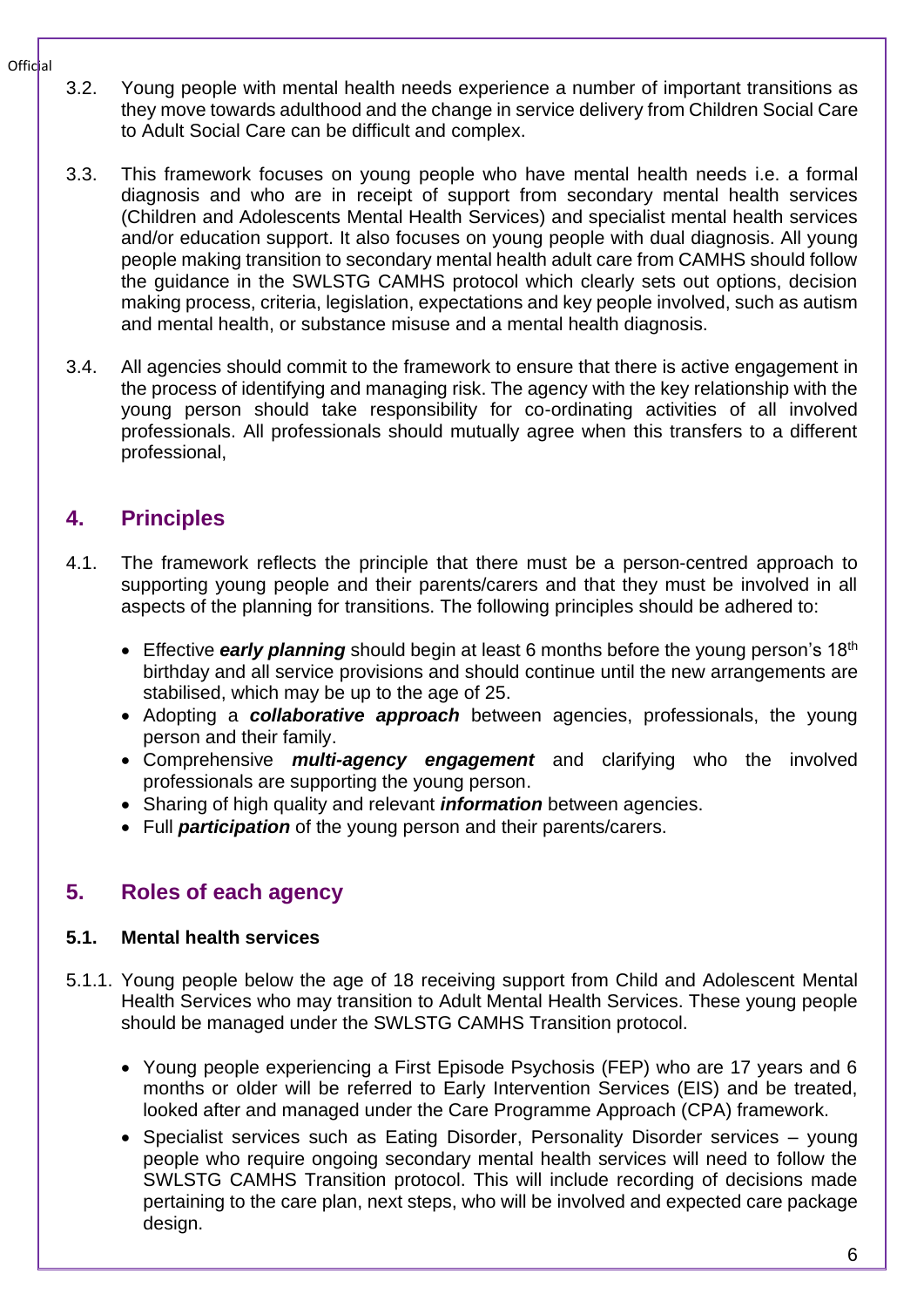- Adolescent Assertive Outreach services provides intensive community treatment to young people in South West London presenting with a mental health crisis, and in many cases provides an effective alternative to hospital admission.
- In some instances, young people may not be eligible for Adult Mental Health Services and consideration should be given to offering them support from primary health care, including GP and the Well-being service and Voluntary sector provision.
- If the young person has been under CAMHS, support will be given about the best option for on-going care.
- Preparation to step down into primary care services must also be considered. The person must be equipped with relevant information on how to access adult services. Referral to IAPT and Primary Care Liaison (PCL) Team must also be considered to bridge the support gap

## **5.2. Social Care**

### **5.2.1. Children Social Care:**

- Future First this team supports young people who have been previously looked after. These include care experienced young people who may have an Education, Health & Care Plan (EHCP). This team offers support up to the age of 21 or 25 if the young person continues in further education or employment. The Future First team may, where needed, arrange placements in specialist residential care or in special education services as part of the care and support. All young people are allocated a Personal Advisor at age 16.5 up to age 21 or to 25. The statutory responsibility for care experienced young people goes beyond the operational team and includes the Council as a whole.
- The AfC Kingston and Richmond Leaving Care Team works with Children Looked After and care leavers between the ages of 16-25 or beyond if in education. Young people under the age of 18 are allocated a social worker and the young people aged over 18 (or if under 18 but no longer a Child Looked After) are allocated to a Personal Advisor. The role of the team is to support young people with the transition into adulthood to achieve their life potential, including safe and suitable accommodation, good emotional and physical wellbeing, identity, education training and employment and budgeting. When a care leaver is accepted by Adult Social Care, joint working takes place until age 25, with Adults as the lead agency, including identifying suitable accommodation.
- For Children Looked After in the Disabled Children's Team, the Leaving Care Team starts joint working at age 17.5 (or attends the final Looked After Children Review) and a personal advisor is allocated in preparation for their 18<sup>th</sup> birthday as part of the transition and will then joint work with Adult Social Care.
- During the transition period there is a 6-weekly transitions meeting that is attended by all relevant stakeholders to discuss and plan effectively. As far as possible joint working between Children and Adult Services is recommended to avoid unnecessary placement moves after the responsibility for care transfers to Adult Services. In addition, there needs to be co-ordination between the Children Services Pathway Plan and the Adult Services Support Plan to avoid confusion to young people and their families.

## **5.2.2. Adult social services**

• The Adult Social Services teams are responsible for offering care and support to young people from the age of 18. This will include undertaking a Care Act assessment, securing adult accommodation (if appropriate) and ensuring that the young person has support in place to achieve recovery and increasing independence.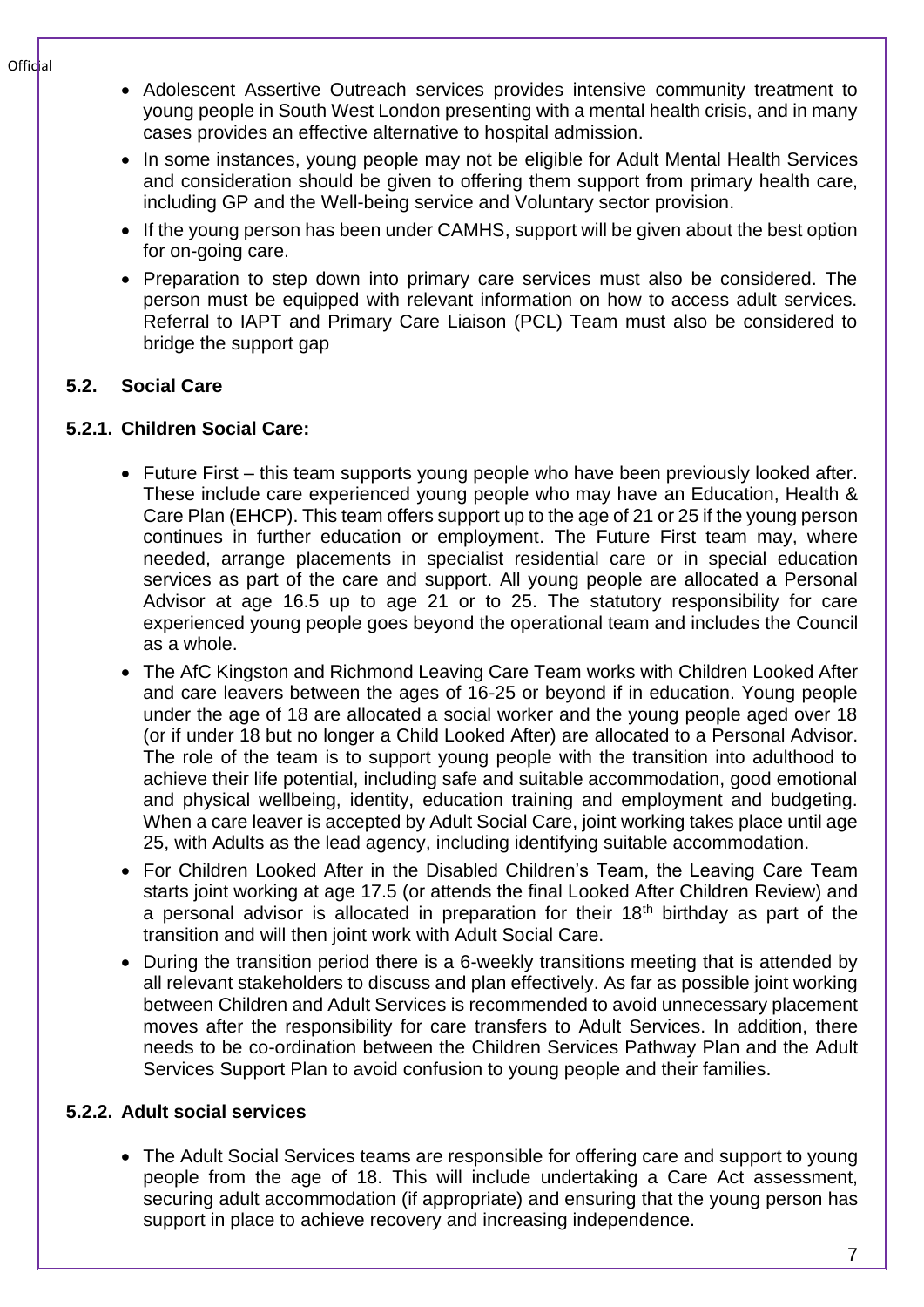- Official
- In Wandsworth, this function is carried out by the 0 to 25 Disability Team up to age 25. After the age of 25 the responsibility will transfer to the relevant Adult Social Services team e.g. Mental Health or Substance Misuse Team.
- In Richmond, this function is carried out by the Richmond Mental Health Social Care Team or Richmond Learning Disability Team dependent on whether the primary presenting needs are Mental Health or Learning Disability. There is a Transitions coordinator who is the main point of contact between Children and Adult Services.
- Whether the transition is at the age of 18 or 25, the expectation is that the referring team will refer to Adult Services at least 6 months in advance of this, to enable sufficient time for planning for the transition with the involvement of all parties.

## **5.3. Clinical Commissioning Group**

- 5.3.1. The CCG is responsible for the commissioning and quality assurance of the provision of secondary mental health services and this is undertaken through a robust quality assurance programme. When the young person has been detained for treatment under the Mental Health Act and is eligible for (section 117) aftercare, provision this is jointly funded between the CCG and Local Authority. Aftercare provision includes accommodation, care and support, and access to community facilities such as day care. The duty to arrange aftercare support lies with the Local Authority.
- 5.3.2. The agency arranging the placement and care (Local Authority or CCG) is responsible for ensuring that the accommodation and care and support remain appropriate to support the young person. This is undertaken through regular reviews of the young person as well as the Local Authority quality assurance programme when the services are within the Borough. When joint funding – the responsibility to carry out reviews should be undertaken with relevant agencies and professionals involved in the young person's life.

#### **5.4. Accommodation and care providers**

- 5.4.1. When a young person is in a young person's residential placement or a specialist school which is registered with OFSTED, they may (need to) move into an adult provision registered with the Care Quality Commission (CQC) or into a supported living accommodation provider. In many instances this may involve a move out of borough, and this may impact on which Mental Health Trust is responsible for the provision of the services to the young person.
- 5.4.2. The costs for the placement will usually be the responsibility of the Local Authority unless joint funding has been agreed or when the person is eligible for fully funded NHS care (Continuing Health Care).

#### **5.5. Education**

- 5.5.1. When a young person is pursuing further education or higher education, proactive contact should be made with the education provider's support department to ensure that their transition is supported. The education provider's support services can complement the existing support structure, and also ensure that adjustments are made prior to the young person's arrival.
- 5.5.2. It is vital that there is a good plan on how young people will move into and out of any specialist further or higher education facilities. These must be planned with engagement of all relevant stakeholders and with sufficient time to ensure that there is good transition with involvement of the young person, their support network and all involved professionals.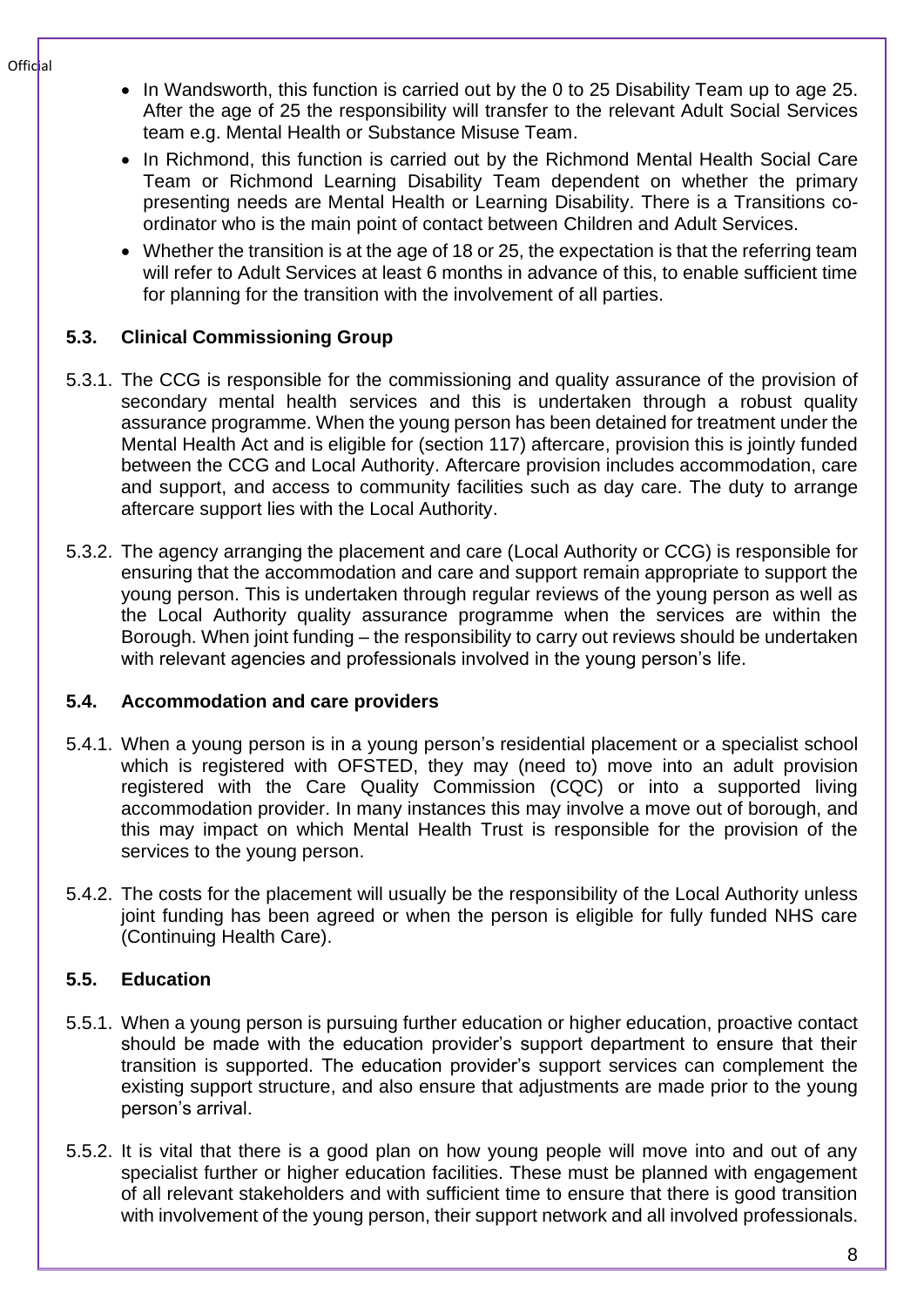## **5.6. GPs**

5.6.1. GPs are at the centre of primary care mental health, detecting mental health problems and related needs, intervening where possible and appropriate, and signposting to appropriate services. As GPs hold comprehensive information about a patient's history and circumstances, they can ensure that services are personalised. GPs are the key service provider responsible for ensuring that the transition between primary and specialist services is consistent and addresses a holistic approach to physical, psychological and mental health care.

#### **5.7. Joint working**

5.7.1. There will need to be periods of joint working between and within the stakeholders named above.

# <span id="page-8-0"></span>**6. Involving young people and their parents/carers**

- 6.1. The young person must be actively involved in all decisions around transition and this should be as early as possible with recognition that the young person may need time and support to consider the impact of the change.
- 6.2. Family members should be involved, unless there is a reason not to, or an expressed wish by the young person not to involve their family. Even where a young person does not give consent for information or plans to be shared with family members, it is important to consider how parents, carers and other family members who have anxieties about service transition can be supported. For example, they could be given information about what would be offered to a young person in those circumstances.
- 6.3. 'Corporate Parent' is the collective responsibility of the Council, elected members and employees, for providing the best possible care and safeguarding for the children who are looked after by the council. This responsibility cuts across all departments of the council for children and adult services, alongside partner agencies. However, it has been highlighted that complexities arise in regard to information sharing as Children's and Adult's services use different Information Technology systems, therefore the access to records is not readily available. As such, clear communication and information sharing is essential across the different services involved with the young person transitioning into adult services.
- 6.4. All services involved with a young person leaving care who is in transition to adult services, should ensure they are familiar with the 7 principles to which they must adhere, which became a statutory responsibility under Children & Social Work Act 2017.
- 6.5. The Local Authority must alert Adult Mental Health providers if a person jointly supported is in fact leaving care where they have not 'transitioned' from Childrens and Adolescent Mental Health Services (CAMHS). Adult Mental Health services must ensure to include the 'corporate parent' in the same manner as any other parent, as described in this policy.
- 6.6. Advocates and peer support groups need to be considered as a supplement to the support which the young person and their parent/carers receive from professionals. They need to ensure a social model is considered to support the person to engage with the wider society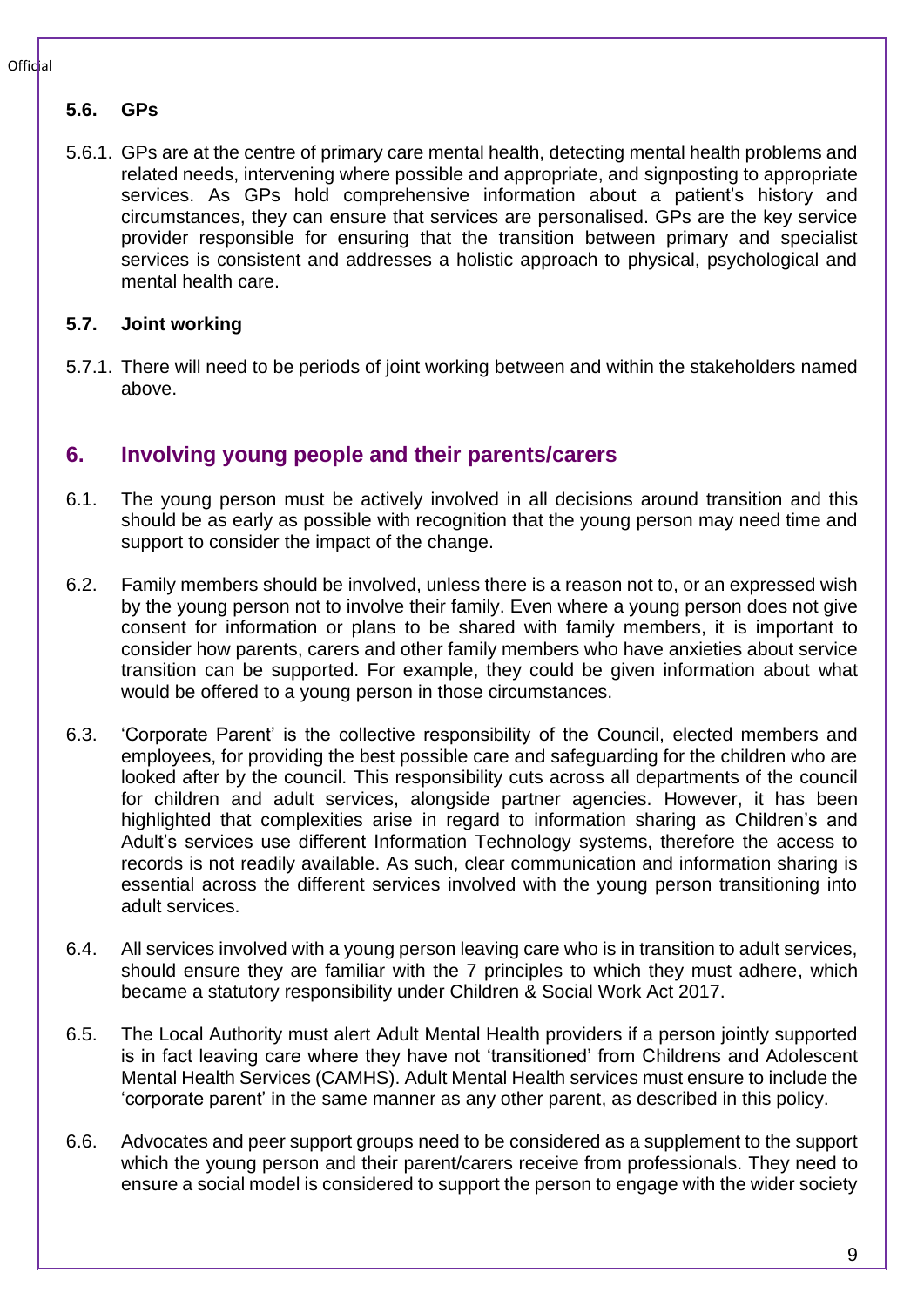# <span id="page-9-0"></span>**7. Multi-agency Involvement and engagement**

- 7.1. The complexity of the mental health transition arena makes it **vital for there to be a clearly defined lead professional/co-ordinator who keeps in touch with all other involved professionals**. This is exacerbated when the person also has to change location to move from a young people's facility into an adult facility. It is important for all agencies involved with the young person in their current location as well as those who will be involved in the new geographic location, to engage in the planning process.
- 7.2. Following on from regular Education and Health Care Plan reviews of young people's needs, there would be a **Multi-agency Transition Planning discussion** at least 6 months before they turn 18. In most instances this would be led by the Local Authority. All Children's services involved with the young person, all potential adult services taking over care, and the young person/parents/carers should be involved in this meeting. It should explore and share information regarding substance misuse, etc.
	- The young person's diagnosis and how their mental health condition impacts on their lives.
	- The recovery / support plan for the young person.
	- Risk assessment regarding any changes or current concerns and how these are managed.
	- Discussion on issues such as accommodation and care and support and how these are best delivered.
	- Who will be the lead professional during the transition, changes which will take place, and how communication will be undertaken between agencies.
	- How the young person will engage with the planning and actions, and what support they will be given at this time.
	- The extent of joint working required for a smooth handover between various services and the timing of this to minimise disruption for the young person.
	- Sharing any relevant Children's and Adult social services assessments which will increase understanding of the young person's needs
- 7.3. The multi-agency planning group should **meet at least twice** to support the changes, however more meetings may be needed in some instances. It is recommended that the multi-agency group meet at least 6-monthly during the transfer. The most appropriate lead professional may change over time and this should be reviewed at each meeting of the multi-agency group.
- 7.4. As far as possible, **routine reviews** such as Mental Health NHS Trust Care Plan Approach, Children and Family assessment and Local Authority Care Act Assessment, etc., **should be co-ordinated** and if possible carried out in parallel with one another to reduce the number of times the young person and their parents have to discuss these issues and to ensure a joined up approach between agencies. Professional judgement will need to be used on how best to achieve this and it can be discussed at the multi-agency planning meeting.
- 7.5. Planning should focus on ensuring that there are clear multi-professional teams' plans in place for what will happen when the young person turns 18, and funding and provision comes under adult services. The needs of the young person should remain paramount and planned changes should take into account changing circumstances and plans may have to change to adapt to unexpected periods of mental health relapse. This may require services to work together to agree the most appropriate support for the young person – it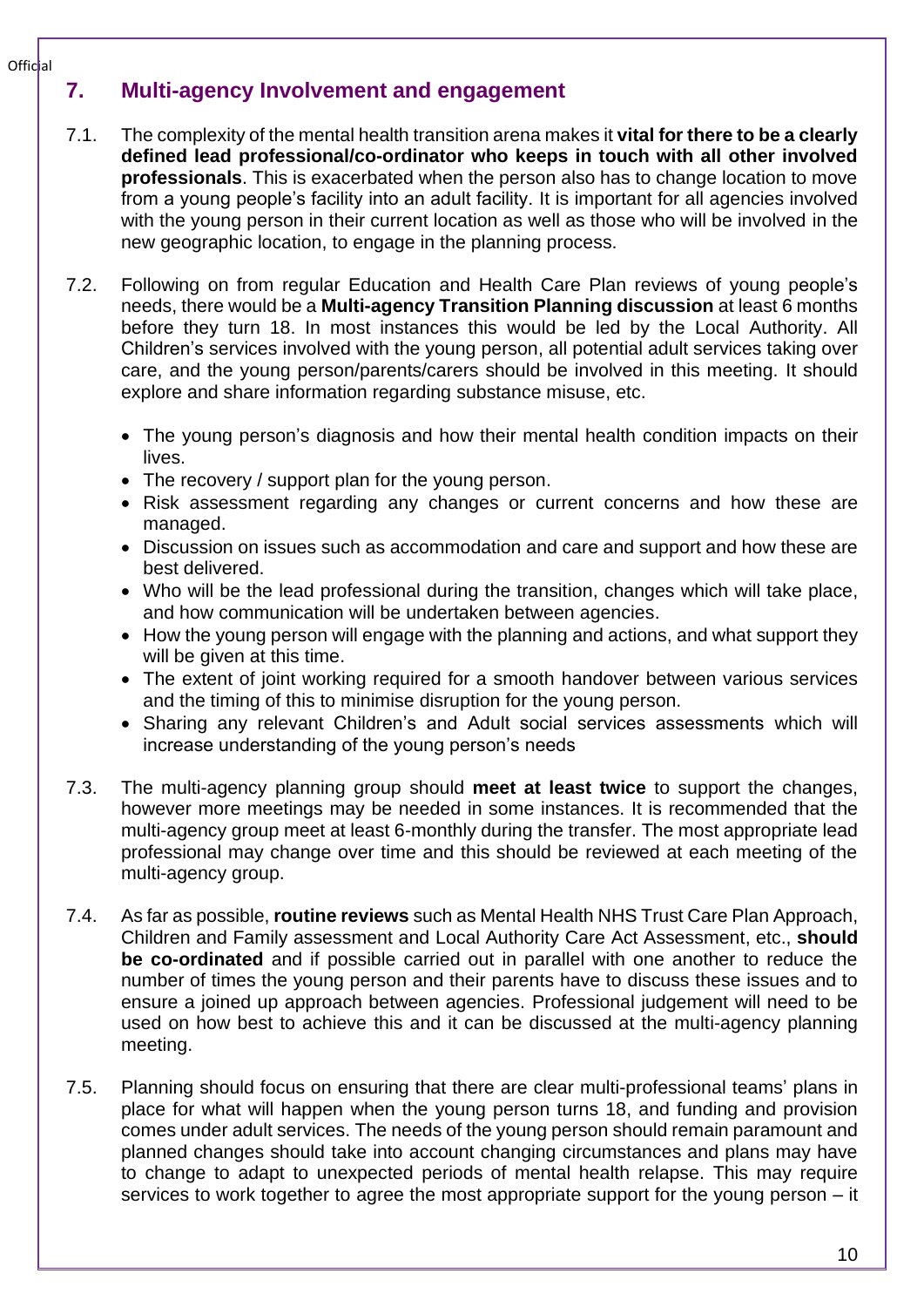also may mean some shared funding by partner agencies to manage these unexpected situations.

# <span id="page-10-0"></span>**8. Training**

- 8.1. Effective transitions planning and implementation require agencies to work together collaboratively. In order for this to be effective it is vital for all staff to know how each other's services operate in order to provide a co-ordinated and joined up approach.
- 8.2. Inter-agency, multi-disciplinary training can assist in sharing practice knowledge, facilitate discussion, solve problems and promote networking and these should outline the requirements of this framework

# <span id="page-10-1"></span>**9. Conclusion and review**

- 9.1. This framework is designed to provide guidance on managing mental health transitions cases effectively to achieve the best outcomes for young people and their parents/carers. It does not replace single agency transition or working arrangements and instead seeks to build on and complement these by providing a multi-agency dimension.
- 9.2. The guidance will be reviewed and updated (if needed) annually by the Performance and Workforce Sub-group of the Richmond and Wandsworth Safeguarding Adults Board.